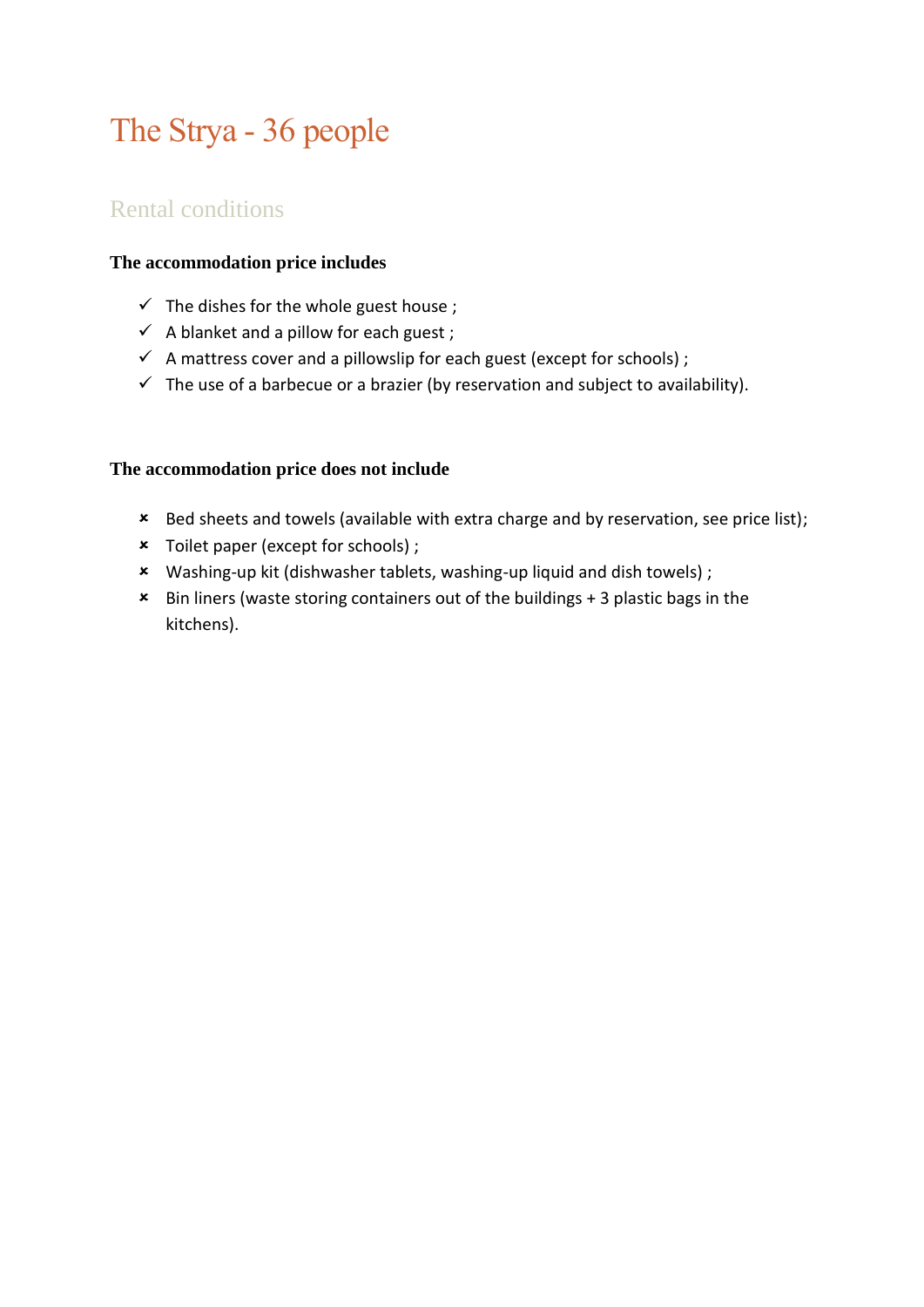## Description of the cottage

#### **Common areas :**

- A semiprofessional kitchen: a fridge, a freezer, an oven, a microwave oven, an electric hob, a coffeemaker and a semiprofessional dishwasher ;
- Two refectories (middle size) ;
- **•** On a mezzanine, a small living room with TV and DVD player.

#### **The Bedrooms :**

Two bedrooms are located on the same level as the common areas. The four others are on the ground floor. In the bedroom, beds are distributed on two levels: below and the mezzanine. Each bedroom has a bathroom.

|         | Pers. | <b>Below</b>    | <b>Mezzanine</b> | <b>Bathroom facility</b>    |
|---------|-------|-----------------|------------------|-----------------------------|
| Strya 1 | 6     | 2 x 2 bunk beds | 2 single bed     | 1 shower, 1 washbasin, 1 WC |
| Strya 2 | 6     | 2 x 2 bunk beds | 2 single bed     | 1 shower, 1 washbasin, 1 WC |
| Strya 3 | 6     | 2 x 2 bunk beds | 2 single bed     | 1 shower, 1 washbasin, 1 WC |
| Strya 4 | 6     | 2 x 2 bunk beds | 2 single bed     | 1 shower, 1 washbasin, 1 WC |
| Strya 5 | 6     | 2 x 2 bunk beds | 2 single bed     | 1 shower, 1 washbasin, 1 WC |
| Strya 6 | 6     | 2 x 2 bunk beds | 2 single bed     | 1 shower, 1 washbasin, 1 WC |